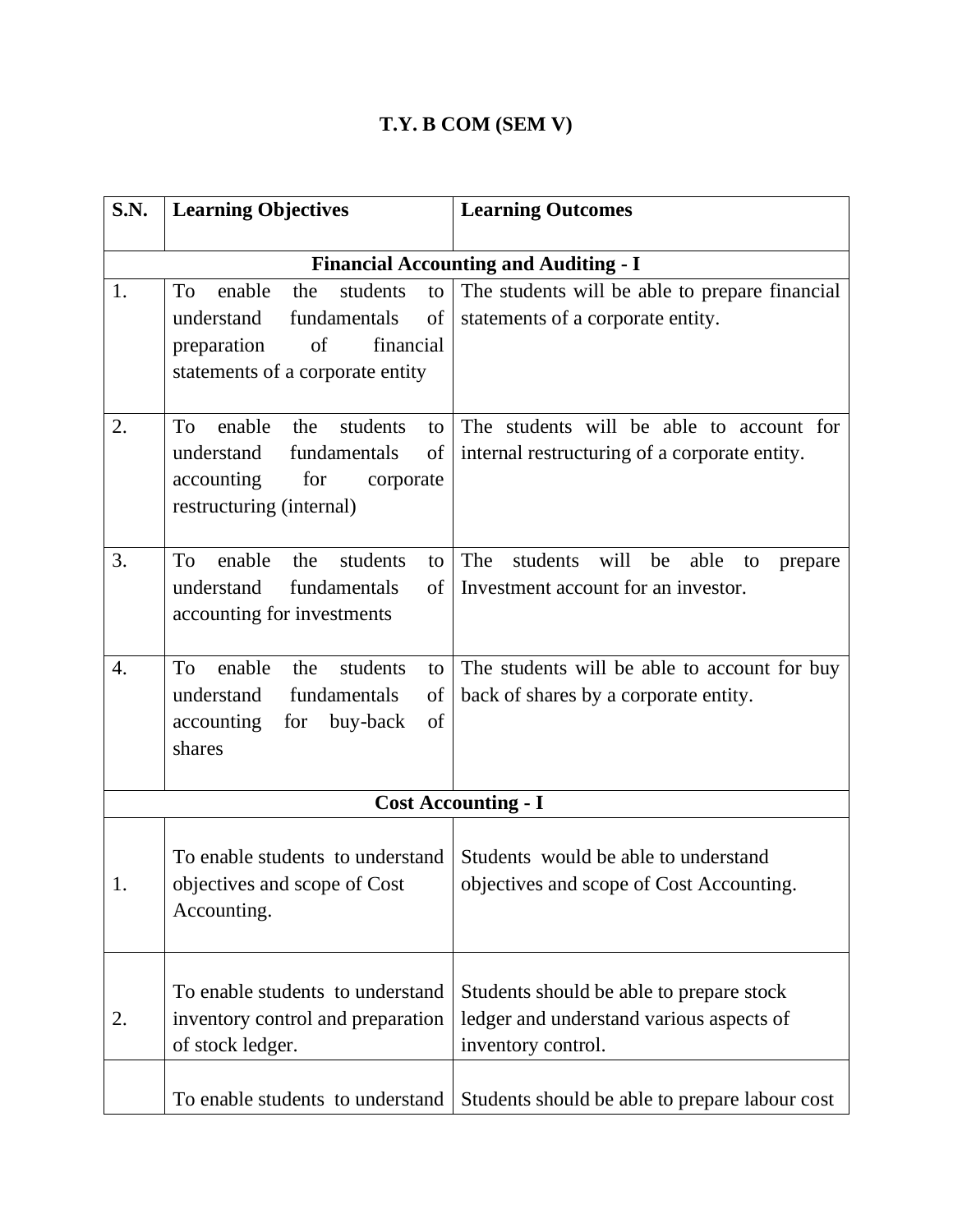| 3.             | attendance, payroll procedures,    | statement, remuneration and incentive         |
|----------------|------------------------------------|-----------------------------------------------|
|                | calculation of remuneration and    | systems.                                      |
|                | incentive plans in preparation of  |                                               |
|                | labour cost statement.             |                                               |
|                |                                    |                                               |
|                |                                    |                                               |
|                | To enable students to understand   | Students should be able to account for        |
| 4.             | analysis of overheads, allocation, | overheads apportionment, absorption and       |
|                | absorption and apportionment of    | computation of overhead rates.                |
|                | overheads.                         |                                               |
|                |                                    |                                               |
|                |                                    |                                               |
|                | To enable students to understand   |                                               |
| 5.             | <b>Classification of Costs and</b> | Students should be able to classify costs and |
|                | preparation of Cost Sheet.         | prepare cost sheet.                           |
|                |                                    |                                               |
|                |                                    |                                               |
|                |                                    |                                               |
|                | To enable students to reconcile    | Students should be able to reconcile cost and |
| 6.             | Cost and Financial Accounts.       | financial statements.                         |
|                |                                    |                                               |
|                |                                    |                                               |
|                |                                    |                                               |
|                |                                    |                                               |
|                |                                    | <b>Business Economics V</b>                   |
| 1              | To enable students to analyze the  | Students would understand the impact of the   |
|                | functioning of the Indian          | New Economic Policy and the different policy  |
|                | Economy with respect to Social     | measures for Sustainable Development and      |
|                | infrastructure, Sustainable        | Foreign Investment.                           |
|                | Development and Foreign            |                                               |
|                | Investment.                        |                                               |
| $\overline{2}$ | To help students to study the      | Students would understand the role of         |
|                | National Agricultural Policy and   | agriculture and the problems associated with  |
|                | other features of the agricultural | the sector.                                   |
|                | sector                             |                                               |
| 3              | To make the students aware         | Students would be aware of the recent trends, |
|                | about the various reforms in       | role and growth of the Secondary and Tertiary |
|                | Industrial and Service sector.     | sector                                        |
| $\overline{4}$ | To orient the students with recent | Students would learn about the Structure,     |
|                | trends, issues and challenges in   | Growth and Reforms in Financial Markets       |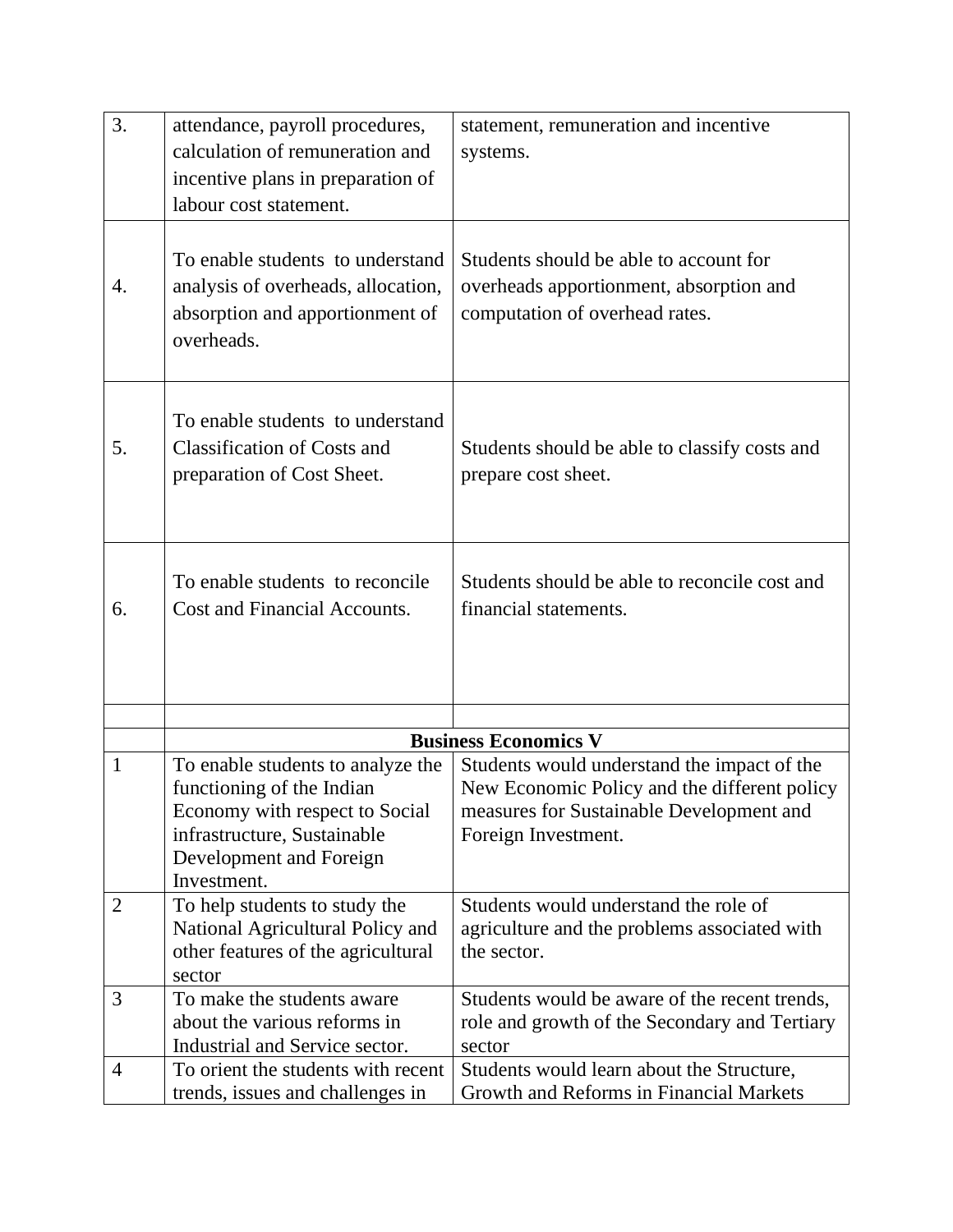|                | Banking sector and Financial<br>markets                                                                                                                                                                                                                                                                |                                                                                                                                                                                           |
|----------------|--------------------------------------------------------------------------------------------------------------------------------------------------------------------------------------------------------------------------------------------------------------------------------------------------------|-------------------------------------------------------------------------------------------------------------------------------------------------------------------------------------------|
|                |                                                                                                                                                                                                                                                                                                        | <b>Commerce V - Marketing</b>                                                                                                                                                             |
| $\mathbf{1}$   | To familiarize the students with<br>basic concepts of marketing.                                                                                                                                                                                                                                       | Students<br>would<br>knowledge<br>about<br>get<br>marketing concepts and latest marketing<br>strategies.                                                                                  |
| $\overline{2}$ | To make students understand the<br>consumer behavior as well as<br>market segmentation                                                                                                                                                                                                                 | Students would get knowledge of CRM,<br>consumer behavior and bases of market<br>segmentation                                                                                             |
| 3              | To make students aware of the<br>concept of marketing mix                                                                                                                                                                                                                                              | Students would get knowledge about how to<br>develop and launch a product                                                                                                                 |
| $\overline{4}$ | To make students understand the<br>recent trends in marketing                                                                                                                                                                                                                                          | Students would get knowledge about green<br>marketing, rural marketing, social marketing<br>and other trends in marketing                                                                 |
|                |                                                                                                                                                                                                                                                                                                        | <b>Direct Taxation</b>                                                                                                                                                                    |
| 1.             | To make the students understand<br>the basic concepts, definitions<br>related to<br>direct<br>and terms<br>taxation.                                                                                                                                                                                   | Students would be able to identify the<br>technical terms related to direct taxation.                                                                                                     |
| 2.             | To make the students understand<br>the concept of residential status<br>thus making them understand the<br>scope of total income for<br>assessee's with different kinds of<br>residential status.                                                                                                      | Students would be able to determine the<br>residential status of an assessee and thus<br>should be able to compute the taxable income<br>of assessee's with different residential status. |
| 3.             | To make students understand the<br>heads under which<br>various<br>income can be earned in India.<br>To make students understand the<br>procedure for computation of<br>income under various heads<br>namely income from salaries,<br>business/<br>house<br>property,<br>profession, capital gains and | Students would be able to compute income<br>from<br>salaries,<br>house<br>property,<br>business/profession, capital gains and income<br>from other sources.                               |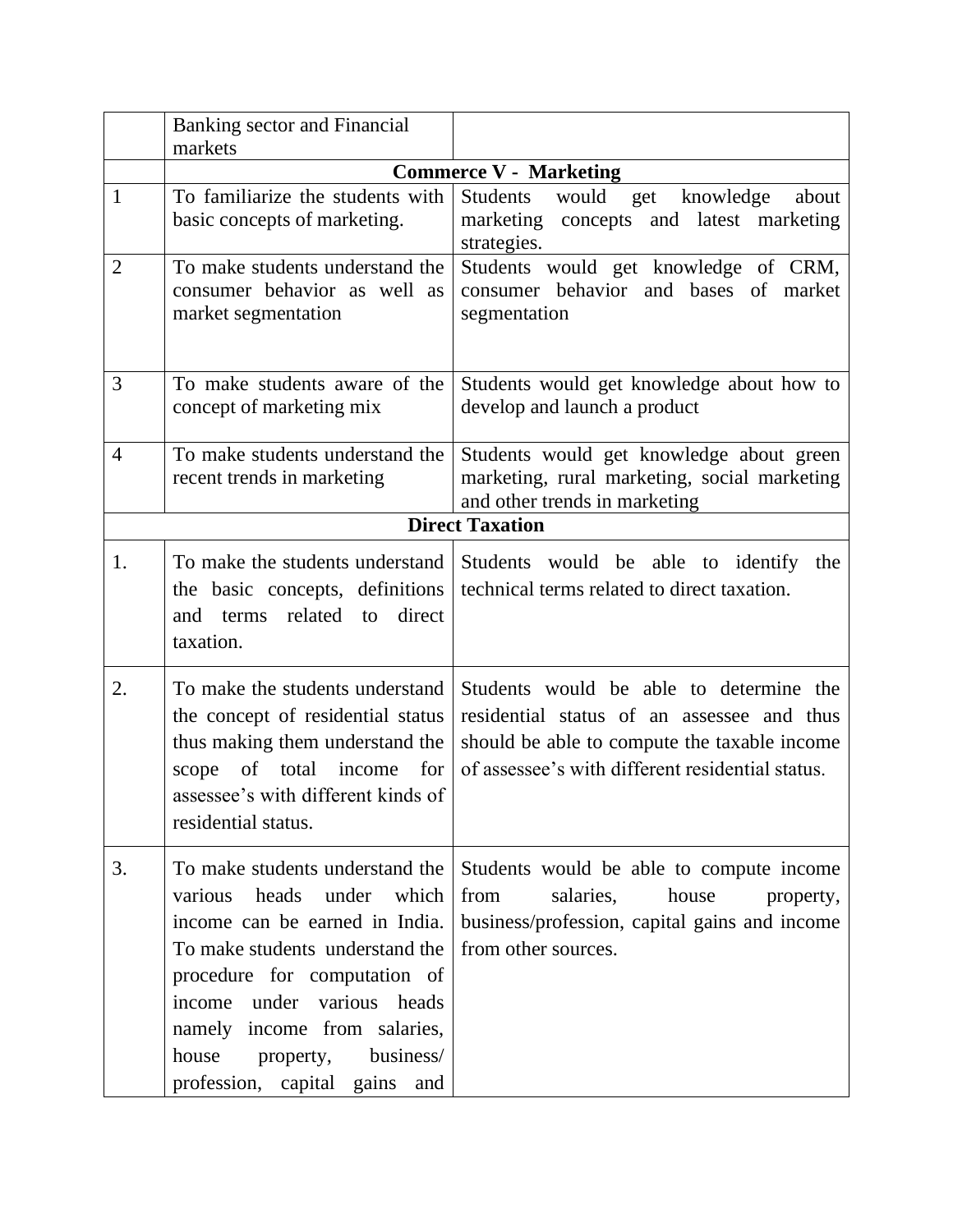|                | income from other sources.                                                                                                                                                                                       |                                                                                                                                                                                                                                                                            |
|----------------|------------------------------------------------------------------------------------------------------------------------------------------------------------------------------------------------------------------|----------------------------------------------------------------------------------------------------------------------------------------------------------------------------------------------------------------------------------------------------------------------------|
| 4.             | To<br>help<br>the<br>students<br>to<br>understand<br>the<br>various<br>deductions under Chap VI-A of<br>the Income tax act, 1961.                                                                                | Students would be able to understand the<br>various benefits/ deductions under Chap VI-A<br>of the Income tax act, 1961 which are to be<br>reduced from the gross total income of the<br>assessee.                                                                         |
| 5.             | To make the students determine<br>the net total taxable income of an<br>after reducing<br>assessee<br>the<br>deductions from the gross total<br>income earned from all or either<br>of the five heads of income. | Students would be able to compute the net<br>individual<br>total income of<br>an<br>assessee<br>considering the income from all heads of<br>income and the deduction under Chap VI-A<br>of the Income tax act, 1961.                                                       |
|                |                                                                                                                                                                                                                  | Psychology Of Human Behavior At Work I                                                                                                                                                                                                                                     |
| 1.             | To impart knowledge and<br>understanding of the basic<br>concepts and modern trends in<br>the field of psychology of human<br>behavior at work to the learners.                                                  | Students will demonstrate a basic<br>understanding of the major areas of<br>psychology of human behavior at work,<br>including emotions, motivation; leadership<br>development; job attitudes, and satisfaction;<br>work teams, organizational change; and work<br>stress. |
| 2.             | To foster interest among learners<br>in the field of psychology at<br>work and to make them<br>understand the importance of<br>attitudes                                                                         | Students will be able to relate better to work<br>environment, they will be able to understand<br>the significance of job attitudes and the need<br>to develop the right attitudes in the workplace                                                                        |
| 3.             | To create awareness among<br>students about the role and<br>importance of psychological<br>factors and processes in the<br>world of work such as<br>motivation                                                   | Students will learn to apply the knowledge to<br>specific organizational situations and realize<br>what can motivate people at work                                                                                                                                        |
| $\overline{4}$ | To create theoretical<br>understanding of leadership<br>dynamics                                                                                                                                                 | Students will understand how leaders work<br>and the significance of different styles of<br>leadership in the work place<br><b>Export Marketing -I</b>                                                                                                                     |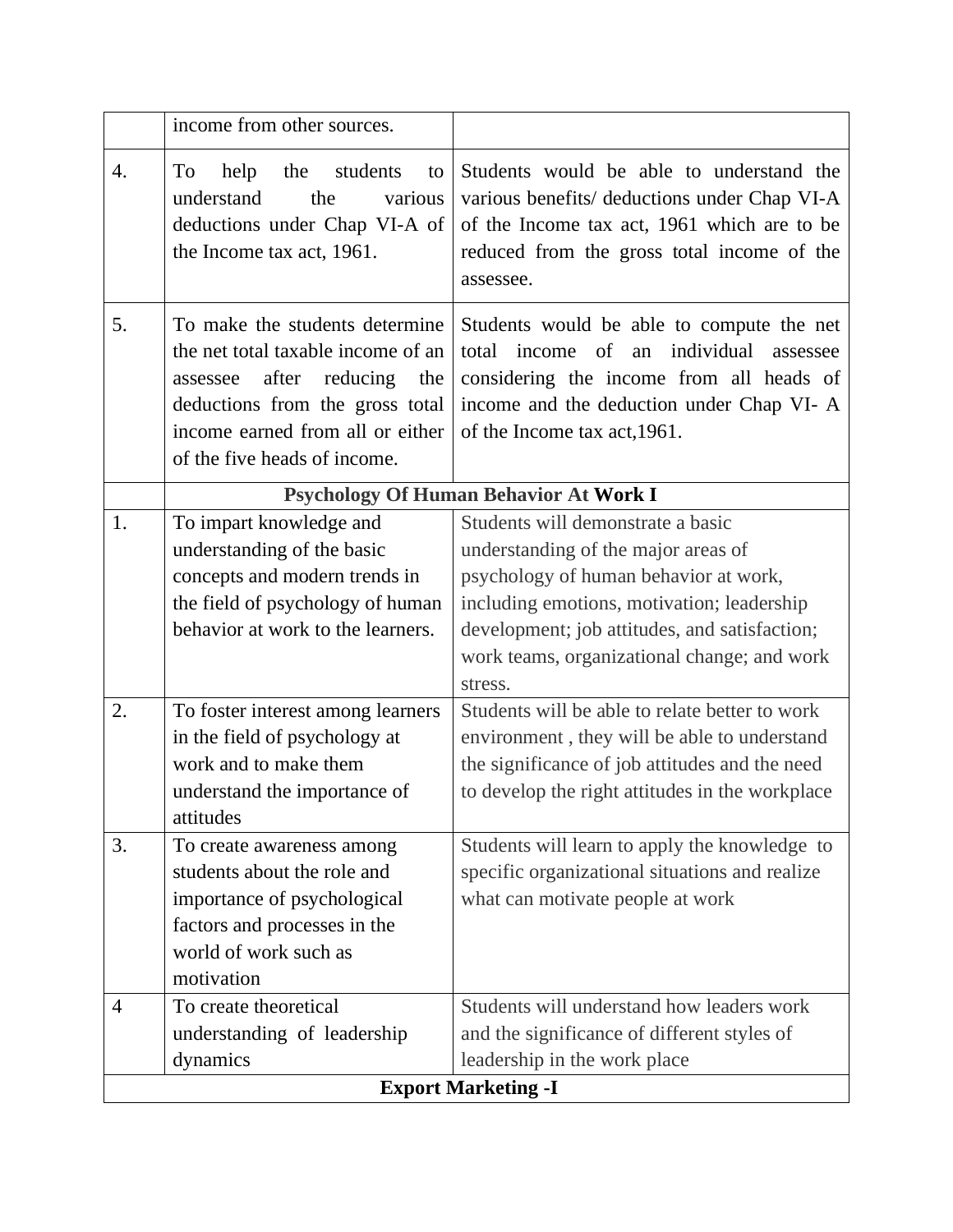| 1.             | To familiarize the students with  | The students would understand the basics of      |
|----------------|-----------------------------------|--------------------------------------------------|
|                | the basics of exports             | exports and its contribution to economic         |
|                |                                   | development                                      |
| 2.             | To give an idea about the various | The students would be acquainted with the        |
|                | Trading Blocs and their           | various Trading Blocs in operation               |
|                | functions                         |                                                  |
| 3.             | To examine the various export     | The students would be able to explore the        |
|                | incentives and assistance given   | various incentives offered for promoting         |
|                | to Indian exporters               | exports                                          |
|                |                                   | <b>Computer Systems And Applications -I</b>      |
| $\mathbf{1}$   | To acquaint learners with basic   | The learners would be made familiar with the     |
|                | concepts of Data                  | concepts of Data Communication, Networking       |
|                | Communication, Networking and     | - types, hardware and Protocols and Internet     |
|                | Internet                          | - Types of connections, Web browsing and         |
|                |                                   | cybercrime                                       |
| $\overline{2}$ | To introduce use of Database      | The learners would get to know about the         |
|                | and MySQL (Version 5.1.41)        | usage of database through MySQL (Version         |
|                |                                   | 5.1.41) Queries - Simple Queries, Multi          |
|                |                                   | table Queries, Sub Queries, Nested Queries       |
| 3              | To introduce use of spreadsheet   | The learners would understand concepts of        |
|                | <b>EXCEL 2010</b>                 | Spread sheet through EXCEL 2010.                 |
|                |                                   | The learners will acquire skill of various types |
|                |                                   | of calculations using EXCEL functions and        |
|                |                                   | formulae, Managing database using various        |
|                |                                   | <b>EXCEL</b> commands.                           |
|                |                                   |                                                  |

## **T.Y. B COM (SEM VI)**

|                |                                  |    | <b>Financial Accounting and Auditing - II</b> |
|----------------|----------------------------------|----|-----------------------------------------------|
|                | enable the students<br>To To     |    | to The students will be able to account for   |
|                | understand fundamentals          | of | transactions in foreign currency.             |
|                | accounting for transactions in   |    |                                               |
|                | foreign currency                 |    |                                               |
|                |                                  |    |                                               |
| $\overline{2}$ | enable<br>the<br>students<br>To. |    | to The students will be able to account for   |
|                | fundamentals<br>understand       | of | external restructuring of a corporate entity. |
|                | accounting<br>for<br>corporate   |    |                                               |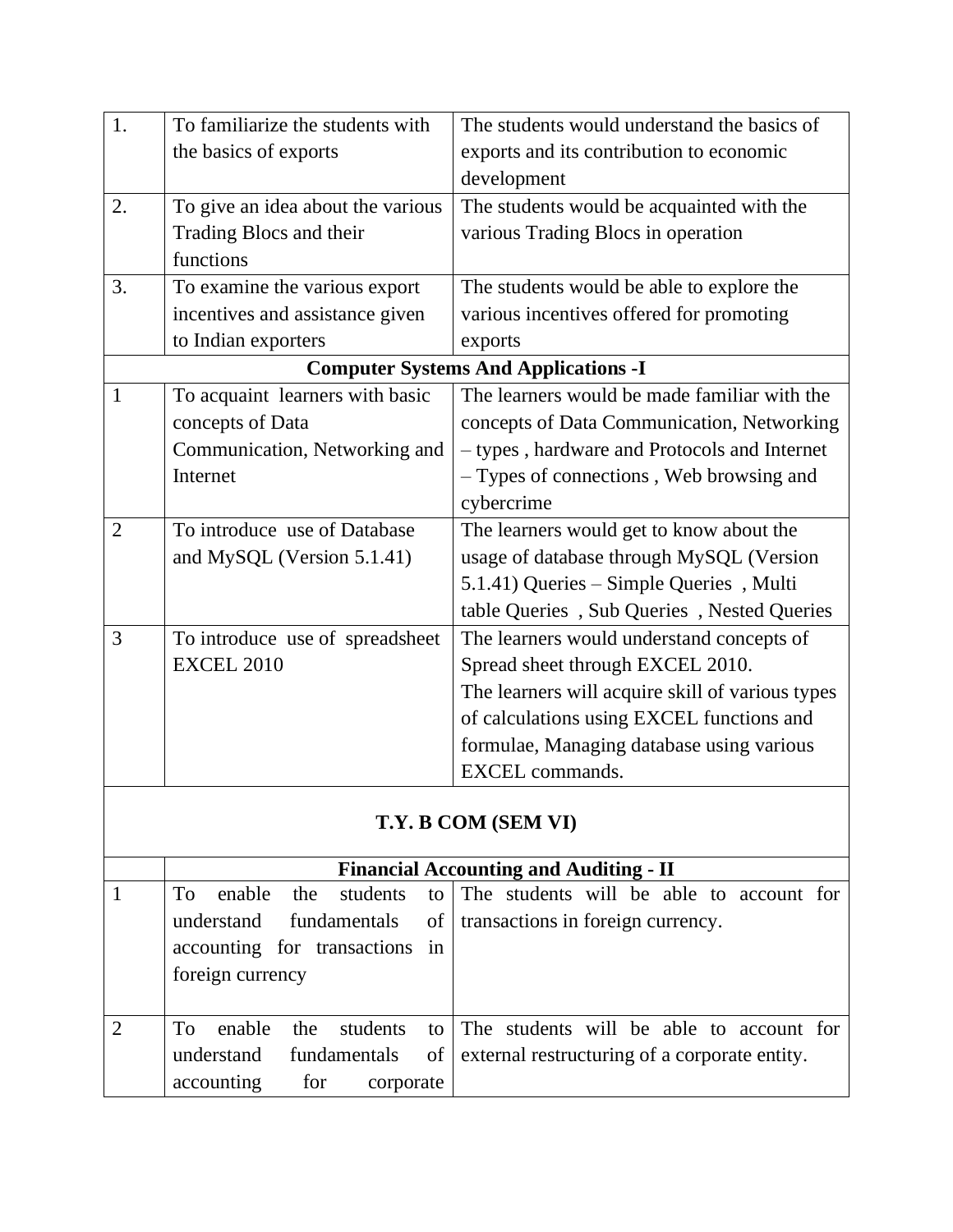|                | restructuring (external)                                                                                                                                        |                                                                                                                                                                |
|----------------|-----------------------------------------------------------------------------------------------------------------------------------------------------------------|----------------------------------------------------------------------------------------------------------------------------------------------------------------|
| 3              | enable<br>students<br>To<br>the<br>to<br>understand<br>fundamentals<br>of<br>of<br>accounting for liquidation<br>corporate entity                               | The students will be able to account for<br>liquidation of a corporate entity.                                                                                 |
| $\overline{4}$ | enable<br>students<br>To<br>the<br>to<br>understand<br>fundamentals<br>of<br>accounting for underwriting of<br>securities                                       | The students will be able to account for<br>underwriting of securities.                                                                                        |
| 5              | enable<br>the<br>students<br>To<br>to<br>fundamentals<br>of<br>understand<br>of<br>financial<br>preparation<br>statements of a Limited Liability<br>Partnership | The students will be able to prepare financial<br>statements of a Limited Liability Partnership.                                                               |
|                |                                                                                                                                                                 | <b>Cost Accounting</b>                                                                                                                                         |
| 1.             | To enable students to prepare<br><b>Cost Control Accounts</b>                                                                                                   | Students should be able to prepare Cost<br>Control Accounts.                                                                                                   |
| 2.             | To enable students to understand<br>various factors involved in<br>Contract Costing and preparation<br>of contract account.                                     | Students should be able to prepare contract<br>account and understand various aspects of<br>contract including treatment of profit on<br>incomplete contracts. |
| 3.             | To enable students to<br>understand & prepare Process<br>Costing and statement of joint<br>products and by-products                                             | Students should be able to prepare process<br>accounts and statement of joint products and<br>by-products.                                                     |
| 4.             | To enable students to understand<br>Marginal Costing and                                                                                                        | Students should be able to prepare statement<br>of marginal costs and calculate various aspects                                                                |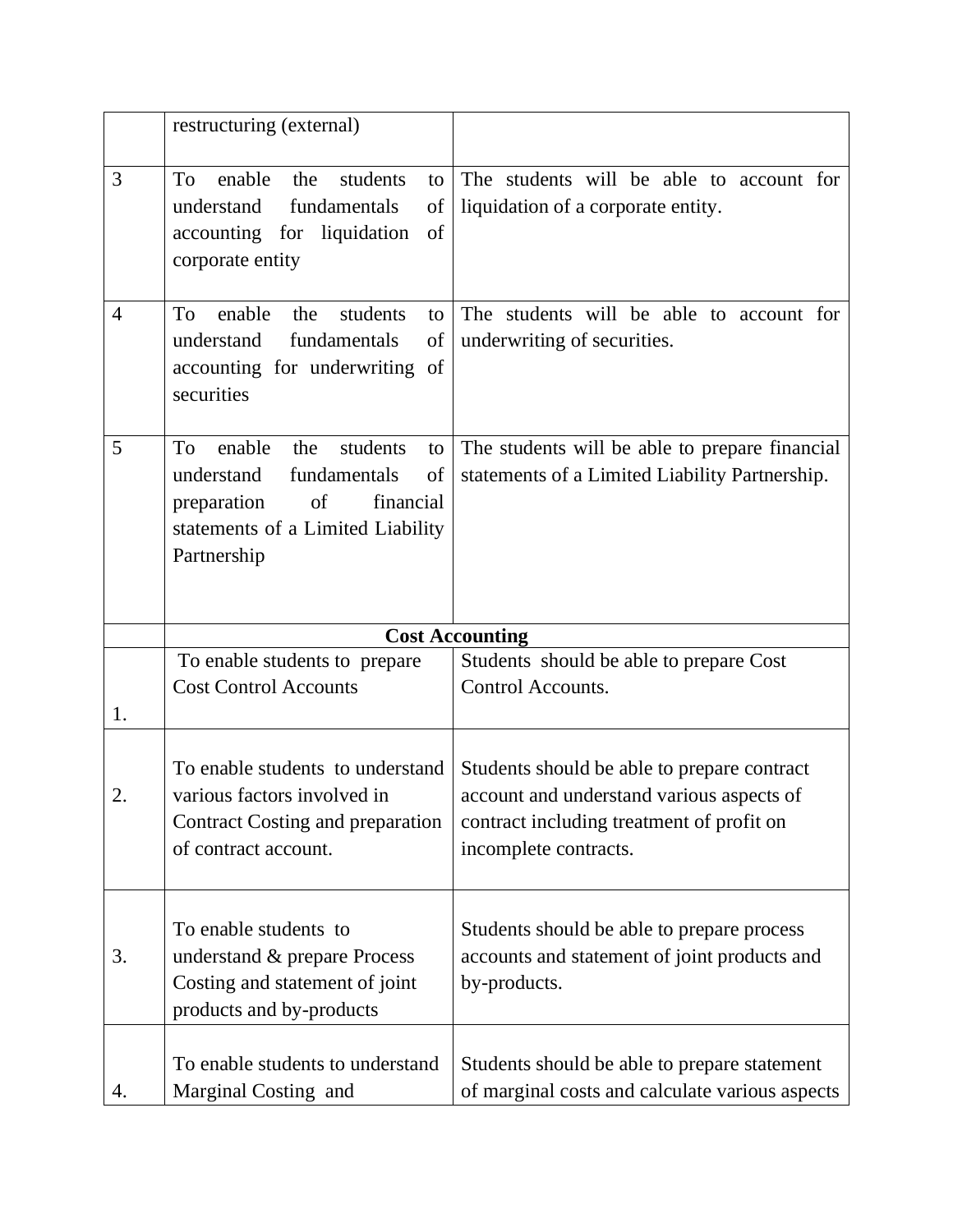|                | calculation of various aspects             | of Marginal Costing.                           |
|----------------|--------------------------------------------|------------------------------------------------|
|                | thereof.                                   |                                                |
|                | To enable students to understand           | Students should be able to calculate Material  |
|                | and prepare Material and Labor             | and Labor variances.                           |
| 5.             | variance Statement.                        |                                                |
|                |                                            |                                                |
|                |                                            |                                                |
|                | To enable students to understand           | Students should be able to understand          |
| 6.             | some Emerging Concepts of Cost             | emerging concepts in Cost Accounting and its   |
|                | Accounting and its relevance in            | implications on industry.                      |
|                | industry.                                  |                                                |
|                |                                            |                                                |
|                |                                            |                                                |
|                |                                            | <b>Business Economics VI</b>                   |
| 1.             | To introduce the students to the           | Students would learn about the Terms of        |
|                | various theories of International<br>Trade | Trade and Gains form International Trade.      |
| 2.             | To orient students on                      | Students would learn the importance of         |
|                | Commercial Trade policies and              | Economic Integration using case studies.       |
|                | various barriers to Free Trade             |                                                |
| 3.             | To make students aware of the              | Students would be aware of the ways to         |
|                | structure and importance of                | correct Balance of Payment disequilibrium      |
|                | Balance of Payment and the                 | and the recent developments in WTO             |
|                | purpose of WTO.                            |                                                |
| 4.             | To equip students with the role            | Students would be made aware of the different  |
|                | of Central Bank in Foreign                 | functions of Foreign Exchange Market and the   |
|                | <b>Exchange Rate Management and</b>        | various theories such as arbitrage, Purchasing |
|                | the determination of Exchange              | Power Parity, etc.                             |
|                | Rate                                       |                                                |
|                |                                            | <b>Commerce VI - Human Resource Management</b> |
| $\mathbf{1}$   | To make students understand the            | Students would understand the concepts of      |
|                | concepts of human resource<br>management   | human resource planning and recruitment        |
| $\overline{2}$ | To enable students know about              | Students would get knowledge about human       |
|                | human resource development                 | resource development, performance appraisal    |
|                |                                            | and career planning                            |
| 3              | To make students know about                | Students would get knowledge about different   |
|                | human relations                            | theories in human relations, employee morale   |
|                |                                            | and employee grievances                        |
| 4              | To enable students know the                | Students would understand the changing         |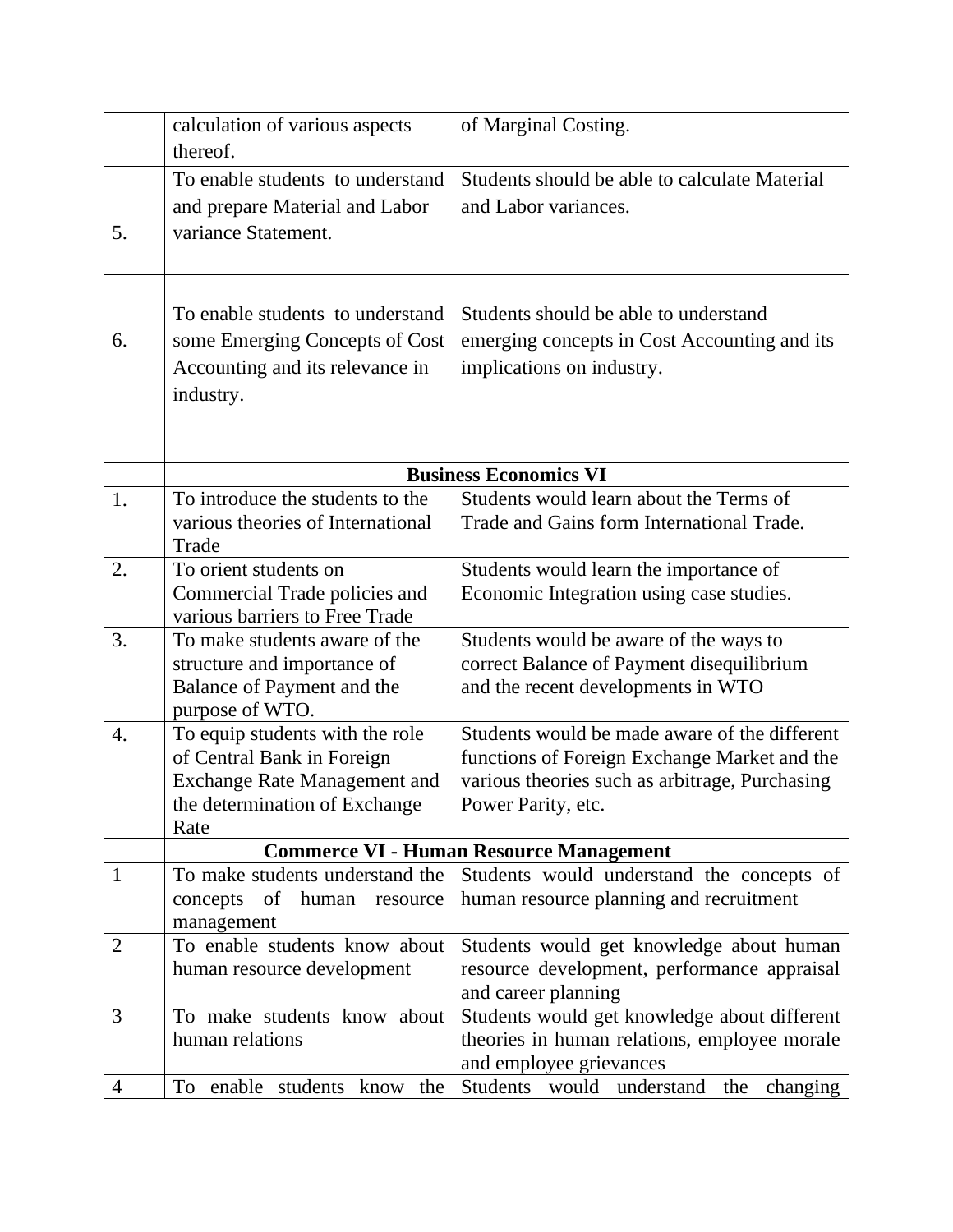|    | in<br>human<br>trends<br>resource<br>management                                                                                                                                                                                               | in<br>and<br>challenges<br>human<br>environment<br>resource as well as trends in human resource                                                                                                  |
|----|-----------------------------------------------------------------------------------------------------------------------------------------------------------------------------------------------------------------------------------------------|--------------------------------------------------------------------------------------------------------------------------------------------------------------------------------------------------|
|    |                                                                                                                                                                                                                                               | <b>Indirect Taxation</b>                                                                                                                                                                         |
| 1. | To make the students understand<br>the basic concepts, definitions<br>and terms related to Goods and<br>Service tax (GST).                                                                                                                    | Students would be able to understand various<br>terms related to Goods and Service tax(GST).                                                                                                     |
| 2. | To make students understand the<br>of<br>forward<br>concept<br>charge<br>mechanism,<br>charge<br>reverse<br>mechanism, composite<br>supply,<br>mixed<br>supply<br>various<br>and<br>exemptions under the new Goods<br>and Service tax regime. | Students would be able to understand the<br>difference between forward change<br>and<br>reverse charge mechanism and also to<br>understand the difference between composite<br>and mixed supply. |
| 3. | To make the students understand<br>the concept of Supply along with<br>the rules related to time, place<br>and value of supply.                                                                                                               | Students would be able to determine the time,<br>place and value of supply.                                                                                                                      |
| 4. | To help the students understand<br>compliance related<br>the<br>to<br>documentation under the new<br>indirect tax regime.                                                                                                                     | Students would be able to know the contents<br>and format for various documents like tax<br>invoice, bill of supply, debit note, credit note<br>etc.                                             |
| 5. | To help the students compute the<br>Goods and Service Tax (GST)<br>payable by a supplier after<br>considering the eligible input tax<br>credit.                                                                                               | Students would be able to compute the amount<br>of CGST, SGST and IGST payable after<br>considering the eligible input tax credit.                                                               |
| 6. | To help students understand the<br>persons liable for registration<br>and the persons not required to<br>obtain registration under the<br>GST law.                                                                                            | Students would be able to determine whether a<br>person is required to obtain registration under<br>GST law.                                                                                     |
|    |                                                                                                                                                                                                                                               | <b>Psychology Of Human Behavior At Work -II</b>                                                                                                                                                  |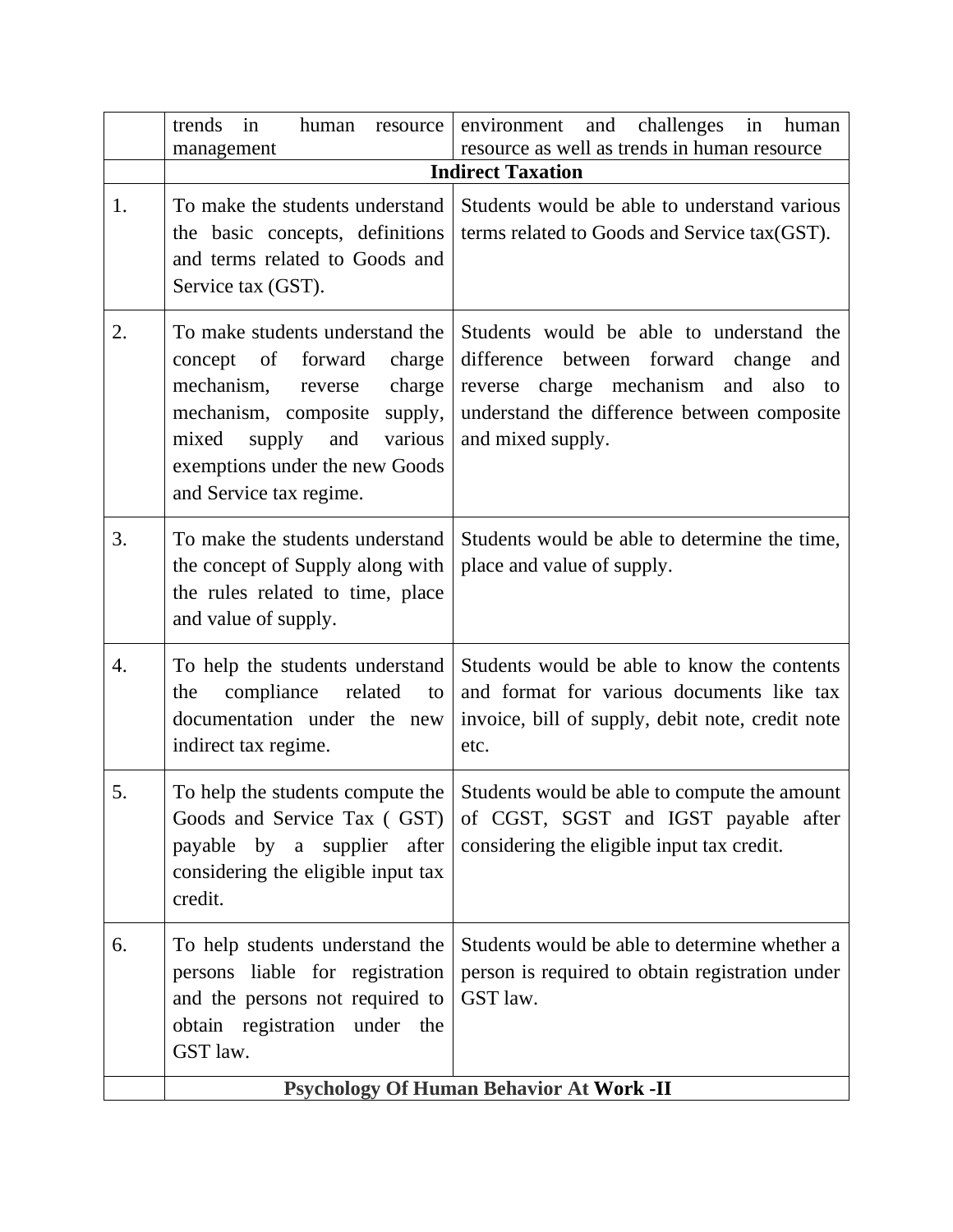| $\mathbf{1}$   | To make students understand the    | Students would be in a better position to        |
|----------------|------------------------------------|--------------------------------------------------|
|                | group dynamics, how individuals    | adjust and adapt to organizational               |
|                | behave in groups and how to        | environment as they have understood how          |
|                | develop effective teams            | individual behavior changes in groups            |
| 2              | To create awareness among          | Students would understand the psychological      |
|                | learners about the conflict and    | factors underlying conflict process and the      |
|                | negotiation processes              | nuances of negotiation process and will enable   |
|                |                                    | them to exhibit these skills later on in life as |
|                |                                    | well.                                            |
| 3              | To make students realize the       | Students would be able to understand the         |
|                | importance of emotions at work     | complexities of emotional processes, thereby     |
|                |                                    | enabling them to be more sensitive and           |
|                |                                    | empathetic to others                             |
| $\overline{4}$ | To help them understand change     | Students would demonstrate an increased          |
|                | dynamics and organization stress   | awareness about the importance of change in      |
|                |                                    | the organization. This knowledge also enables    |
|                |                                    | them to cope with organizational uncertainties   |
|                |                                    | later on.                                        |
|                |                                    | <b>EXPORT MARKETING</b>                          |
| 1.             | To orient the learners with the    | The learners would be acquainted with the        |
|                | importance of product planning     | various aspects of product planning like         |
|                | and the various pricing strategies | branding, labelling, Marking, Packaging and      |
|                | used in export marketing           | the pricing strategies in export marketing       |
| 2.             | To introduce the various direct    | The learners would know the pros and cons of     |
|                | and indirect distribution channels | the distribution channels and the various sales  |
|                | and the sales promotion            | promotion techniques used in export              |
|                | techniques used in export          | marketing                                        |
|                | marketing                          |                                                  |
| 3.             | To give an idea about the pre-     | The learners would understand the procedural     |
|                | shipment and post-shipment         | aspects involved in the process and the          |
|                | finance available to exporters     | assistance rendered by commercial banks,         |
|                | and the role of various agencies   | EXIM, SIDBI in promoting exports                 |
|                | in promotion of exports            |                                                  |
| 4.             | To acquaint the learners with the  | The learners would know the role of important    |
|                | procedure and the documentation    | documents like the bill of lading, commercial    |
|                | involved in the process of         | invoice, consular invoice in the process of      |
|                | exports                            | exports                                          |
|                |                                    | <b>Computer Systems And Applications II</b>      |
| $\mathbf{1}$   | To acquaint learners with basic    | The learners would be made familiar with the     |
|                | concept of E-Commerce              | concepts of E-Commerce - Features,               |
|                |                                    | limitations, models, Security, Payment           |
|                |                                    | <b>Systems</b>                                   |